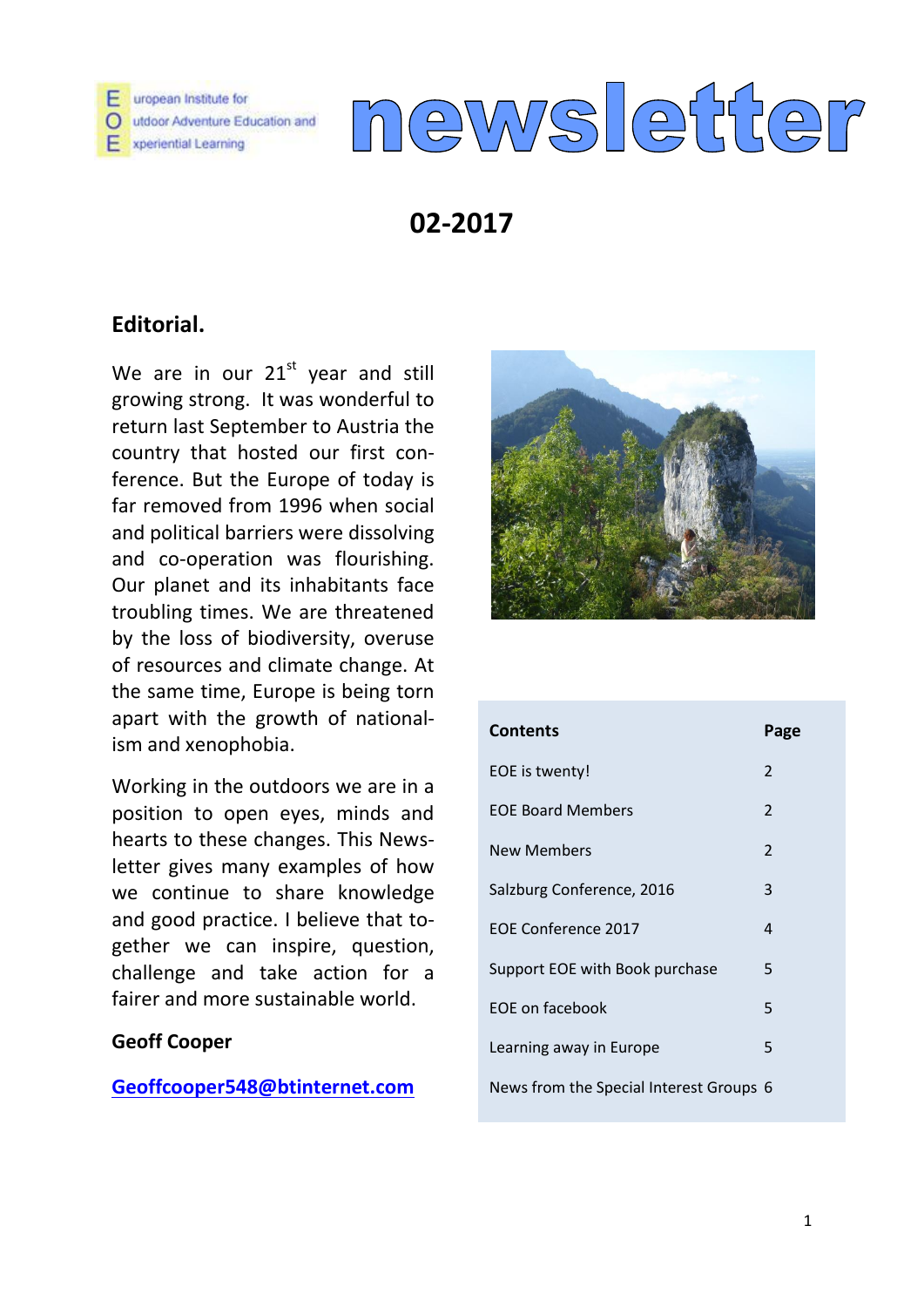#### **EOE is twenty!**

EOE celebrated its  $20<sup>th</sup>$  year by returning to the place where the idea for the network first emerged, Salzburg, Austria. Our hosts provided a fantastic seminar in a wonderful location and laid on brilliant sunshine amongst the mountains! Perhaps the most inspiring aspect for me was the number of young people just starting out in our field who attended. Many of them are students of or graduates from the EOE university group's joint MA Transcultural European Outdoor Studies. They enlivened events with their questions, workshops and presentations. Having the next generation involved bodes well for our relevance and our future.

The seminar was proofof the vibrancy of EOE in many ways – so many excellent seminars and workshops, news from the active groups and members collaborating across Europe, new groups forming, a publication in preparation to mark our anniversary and all done in a sense of community by voluntary effort, the key to the success of EOE.

Thank you to all the organisers. Bringing us together in community is central to our work together. That's why it's so good to know we have seminars in preparation in England (2017), Slovenia (2018), Ireland (2019) and Poland (2020).

There is much more news about these events and many others in this Newsletter. Thank you for all your efforts to support our network.

#### Chris Loynes

Chair EOE Network

#### **EOE Board Members**

[Chris Loynes](http://www.eoe-network.eu/the-institute/board-members/chris-loynes/) (UK-England) Chair [Peter Becker](http://www.eoe-network.eu/the-institute/board-members/peter-becker/) (Germany) Vice Chair [Jochem Schirp](http://www.eoe-network.eu/the-institute/board-members/jochem-schirp/) (Germany) Treasurer [Barbara Humberstone](http://www.eoe-network.eu/the-institute/board-members/barbara-humberstone/) (UK-England) [Geoff Cooper](http://www.eoe-network.eu/the-institute/board-members/geoff-cooper/) (UK-England) [Jari Kujala](http://www.eoe-network.eu/the-institute/board-members/jari-kujala/) (Finland) [Irena Kokalj](http://www.eoe-network.eu/the-institute/board-members/irena-kokalj/) (Slovenia) Tanja Liimatainen (Finland)

#### **Co-opted Board Members**

Günter Amesberger (Austria) [Kirsti Pedersen Gurholt](http://www.eoe-network.eu/the-institute/board-members/kirsti-pedersen-gurhold/) (Norway) Mark Leather/Fiona Nicholls (UK-England) Jakob Frimann Thorsteinsson (Iceland) Marta Jonca (Poland) Sibylle Roth (Germany) Tomas Aylward (Ireland) Martin Lindner (Germany)

For more information on Board members see: [www.eoe-network.eu/the-institute/board](http://www.eoe-network.eu/the-institute/board-members/)[members/](http://www.eoe-network.eu/the-institute/board-members/)

#### **New Members 2016**

Camp Laugar (Iceland) School of Education (BangorUniversity/UK) Mariya Gorgieva (China/Bulgaria) Zivar Pečavar (Slovenia) Güney Çetinkaya (Turkey) Riikka Rouvinen (Finland) The Finnish Youth Center Association (Finland) Fielker, Mark (UK) Erika Sarivaara (Finland) University of Lappland (Finland) Zackary Banegas (US) Outdoor Education Ireland Joanna McInerney (Ireland) Christopher Maddock (UK)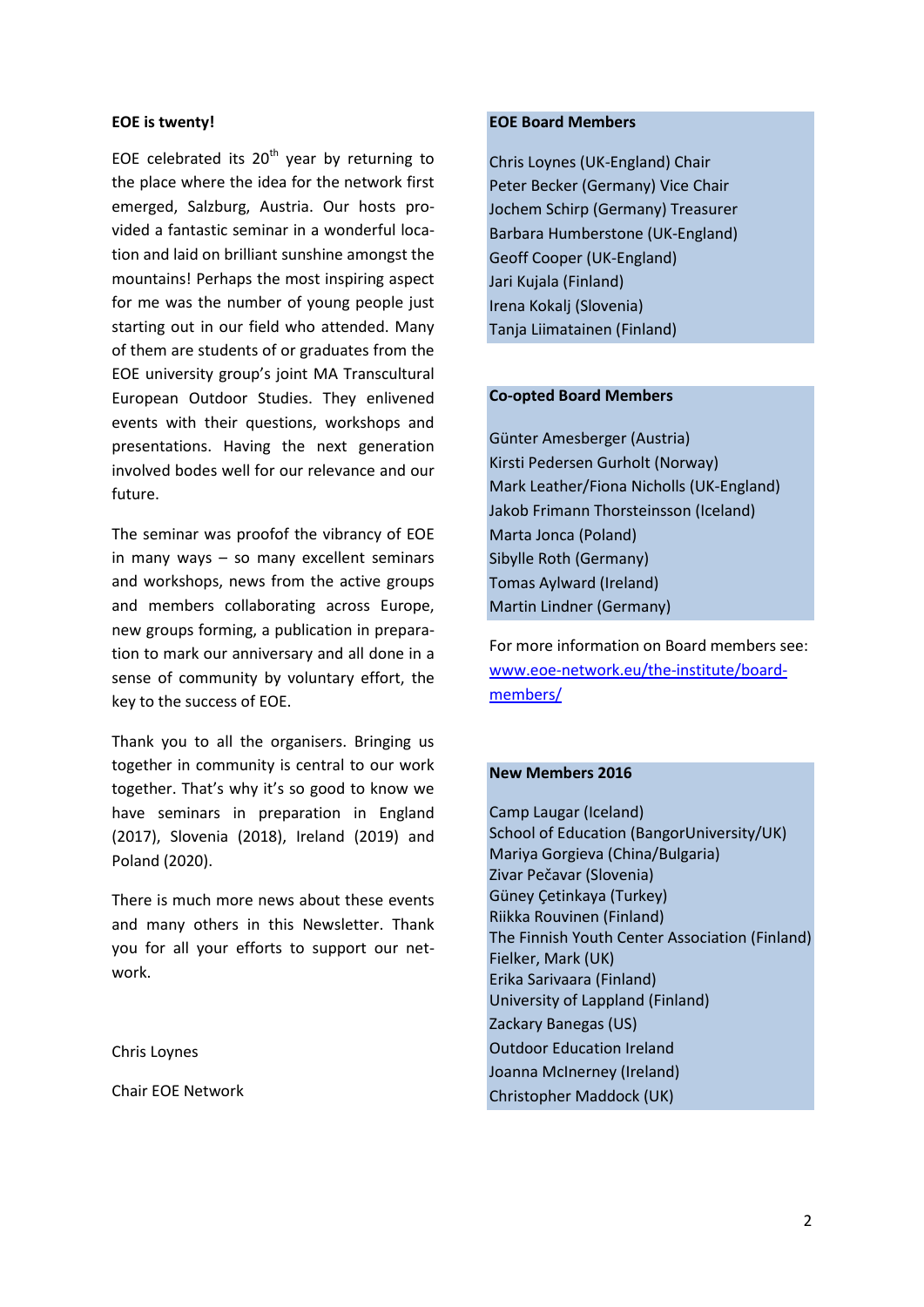## **Salzburg Conference, 2016.**

The organisers' point of view:

The 15th European Seminar of the Institute of Outdoor Adventure Education and Experiential Learning (EOE) took place in Salzburg/Hallein-Rif, Austria in September 2016. Around 120 researchers, practitioners, and students , from more than 15 countries met in order to celebrate the 20th anniversary of the organisation and to share their knowledge and experiences on learning in the outdoors with reference to the conference topic: "Changing Horizons: Challenges to Outdoor Education in Europe". The seminar was partially funded by [Erasmus+](http://ec.europa.eu/programmes/erasmus-plus/index_en.htm) and by the province of Salzburg .

Thanks to the vast number of submissions, we were able to offer a programme which was ambitious and inspiring: 4 keynotes on the 3 subtopics (economisation, didactisation and certification), 40 presentations, 13 practical workshops and 9 posters.

With the enthusiasm of the participants, and in the fabulous surroundings of Schloss Rif (University of Salzburg, [Department of Sport](http://sportwissenschaft.uni-salzburg.at/spo/)  [Science and Kinesiology\)](http://sportwissenschaft.uni-salzburg.at/spo/) we managed to present the educational and therapeutic work in outdoor education in Europe and beyond by an open and free discussion respecting and valuing diversity. We also want to highlight that for our Austrian team, consisting of staff from the University of Salzburg as well as of members of the two local outdoor associations [Initiative Outdoor-Aktivitäten \(IOA®\)](http://ioa.at/) and IOA [\(Association for education\)](http://www.bildung-ioa.at/) it was a pleasure to welcome so many professionals of the field: We learned a lot from you!"





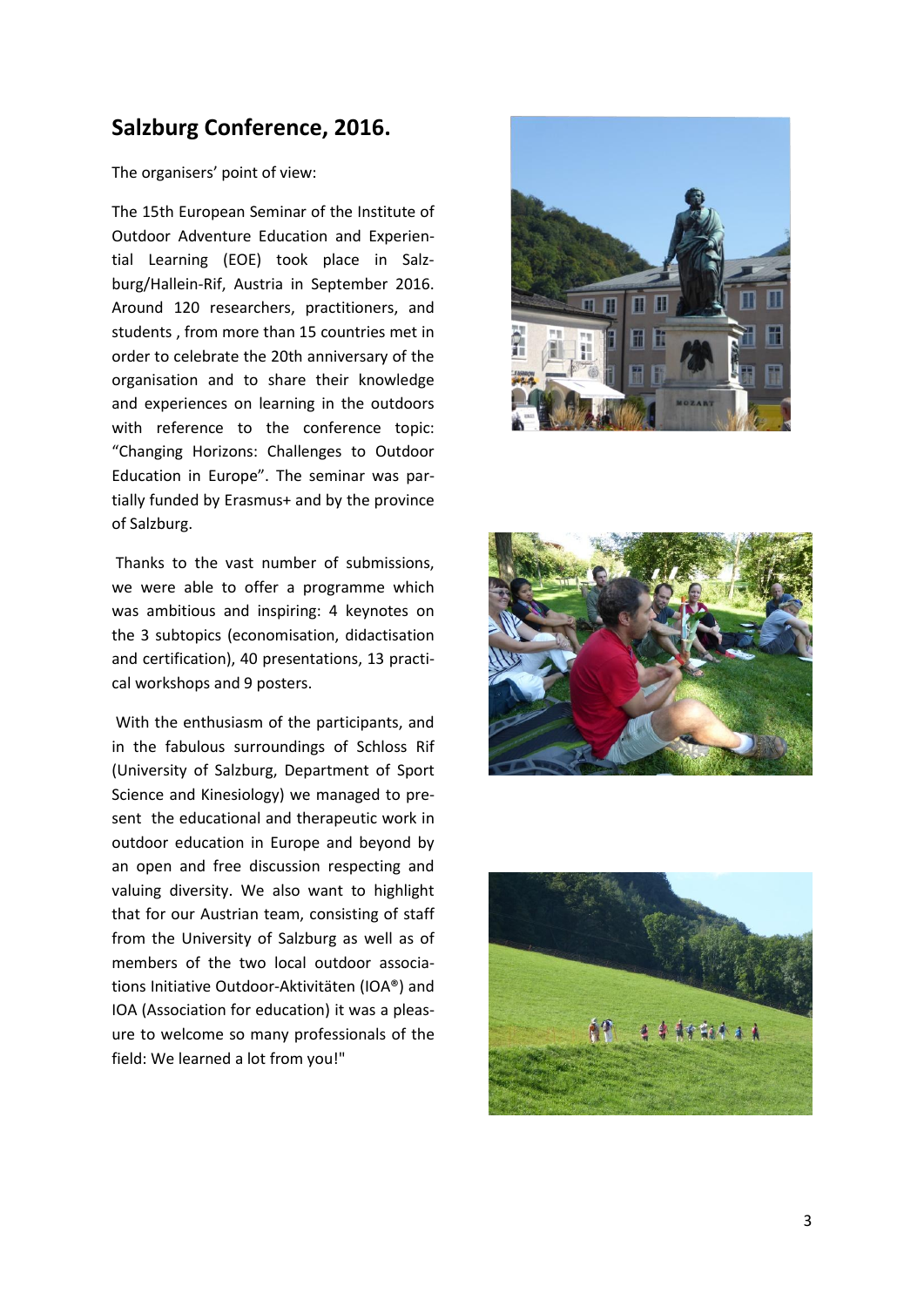## **EOE Conference 2017.**

The University of St Mark & St John, Plymouth UK will host the 16th European Institute of Outdoor Adventure Education and Experiential Learning Seminar (EOE 2017) from 28 June to 2 July 2017. It will bring together experts from all over Europe to exchange and share knowledge on learning in the outdoors.



The Seminar theme is *"Outdoor atmospheres and narratives"*. It is about the sensed, aesthetic outdoor world and the narratives that we construct when we experience powerful outdoor spaces. We plan to consider aspects of the romantic as well as the critical, the aesthetic as well as the cognitive and how this new way of thinking can engender curiosity, raise cultural sensitivity and enrich outdoor practices.

have extended the call for abstract submissions to a **deadline of March 31st**

To date they have received around 30 abstracts from interested people and there are some wonderful keynote speakers lined up.

It would be good for you to identify participants for the seminar – especially those who will benefit from an Erasmus subsidy – and to encourage them to present/participate at the seminar.



#### For further information see:

[http://www.marjon.ac.uk/courses/our](http://www.marjon.ac.uk/courses/our-faculties/faculty-of-education--social-sciences/eoe-conference/)[faculties/faculty-of-education--social](http://www.marjon.ac.uk/courses/our-faculties/faculty-of-education--social-sciences/eoe-conference/)[sciences/eoe-conference/](http://www.marjon.ac.uk/courses/our-faculties/faculty-of-education--social-sciences/eoe-conference/)

The organisers, Mark Leather and Fiona Nicholls (see photo) have re-submitted an application for Erasmus Plus funding and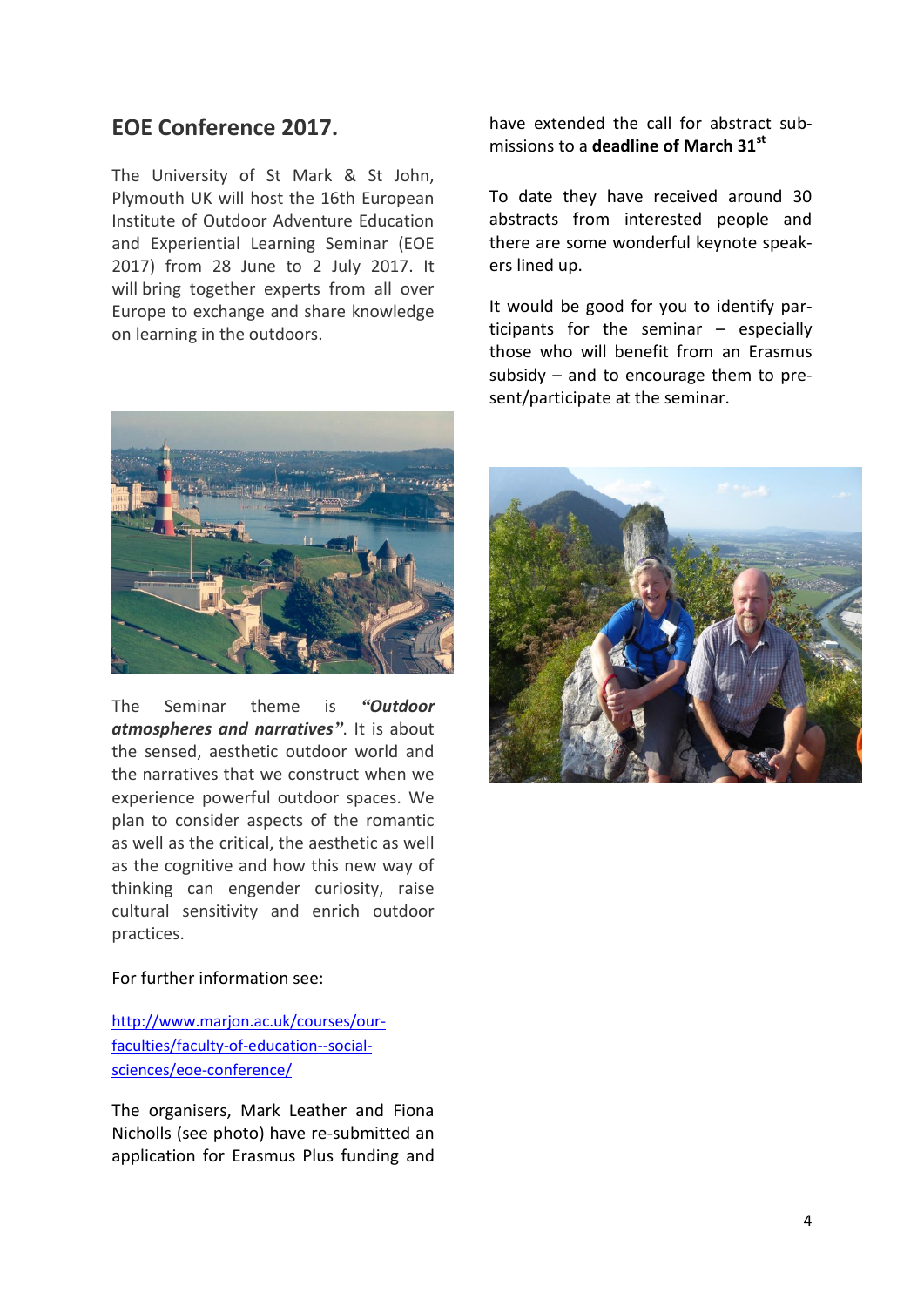## **Support EOE with Book purchase**

**Dear Members and Friends of the EOE**, as you know, until today, EOE has not demanded membership fees. However, there are running costs – like the website – that EOE has to pay for.

To raise funds for EOE we are offering EOE-publications for sale at reduced prices. It would be much appreciated if members and friends of the EOE would support this campaign through buying the following book-package (4 books in total). We are offering 3 conference proceedings and the 10 years-anniversary book for a total price of 30.00 EURO (including packaging and postage). This is a saving of 40% on the full price of the books.

**1.** Higgins, P/Humberstone, B (Eds.) Celebrating Diversity. Learning by Sharing Cultural Differences, conference proceedings, 79 p., Edinburgh 1998

**2.** EOE (Ed.). Other Ways of Learning. Outdoor Adventure Education and Experiential Learning in School and Youth Work, conference proceedings, 111p, Rimforsa/Sweden 2000

**3.** Becker, P./Schirp, J./Weber, C. (Eds.): Water – Space for Experiences. Youth and Outdoor Education in Europe, conference proceedings, 170 p., Marburg 2010

**4.** Becker, P./Schirp, J. (Eds.): Other Ways of Learning. The European Institute 1996 – 2006, 369 p., Marburg 2008

Please support the EOE and send your purchase order via mail to [contact@eoe](mailto:contact@eoe-network.eu)[network.eu](mailto:contact@eoe-network.eu)

### **EOE on Facebook**

The EOE Network is very active on Facebook with 238 members and growing. Posts cover information of interest across Europe including conferences, trainings, publications, internships and news from member organisations and individuals. It is a closed group so very secure. Members and non-members with an interest in OE across Europe are welcome.

To join search on Facebook for 'European Outdoor Education Network' and ask to join.

### **Learning Away in Europe**

Would you like help and ideas to make your outdoor residentials, trips and camps more impactful? A recent UK project has published an extensive report on its findings about 'Brilliant Residentials'. The results were developed in partnership with 60 schools over 5 years. The findings, case studies and resources can be viewed on the Learning Away website [www.learningaway.org.uk](http://www.learningaway.org.uk/)

The outdoor residentials group in the EOE are exploring the possibility of seeking EU funding to disseminate and enhance these findings by applying them to outdoor centres in other European countries. We are currently seeking a provider of outdoor residentials to lead on the application. If you are interested in this project as a member or, potentially as a leader contact Chris Loynes at

[chris.threshold@phonecoop.coop](mailto:chris.threshold@phonecoop.coop)